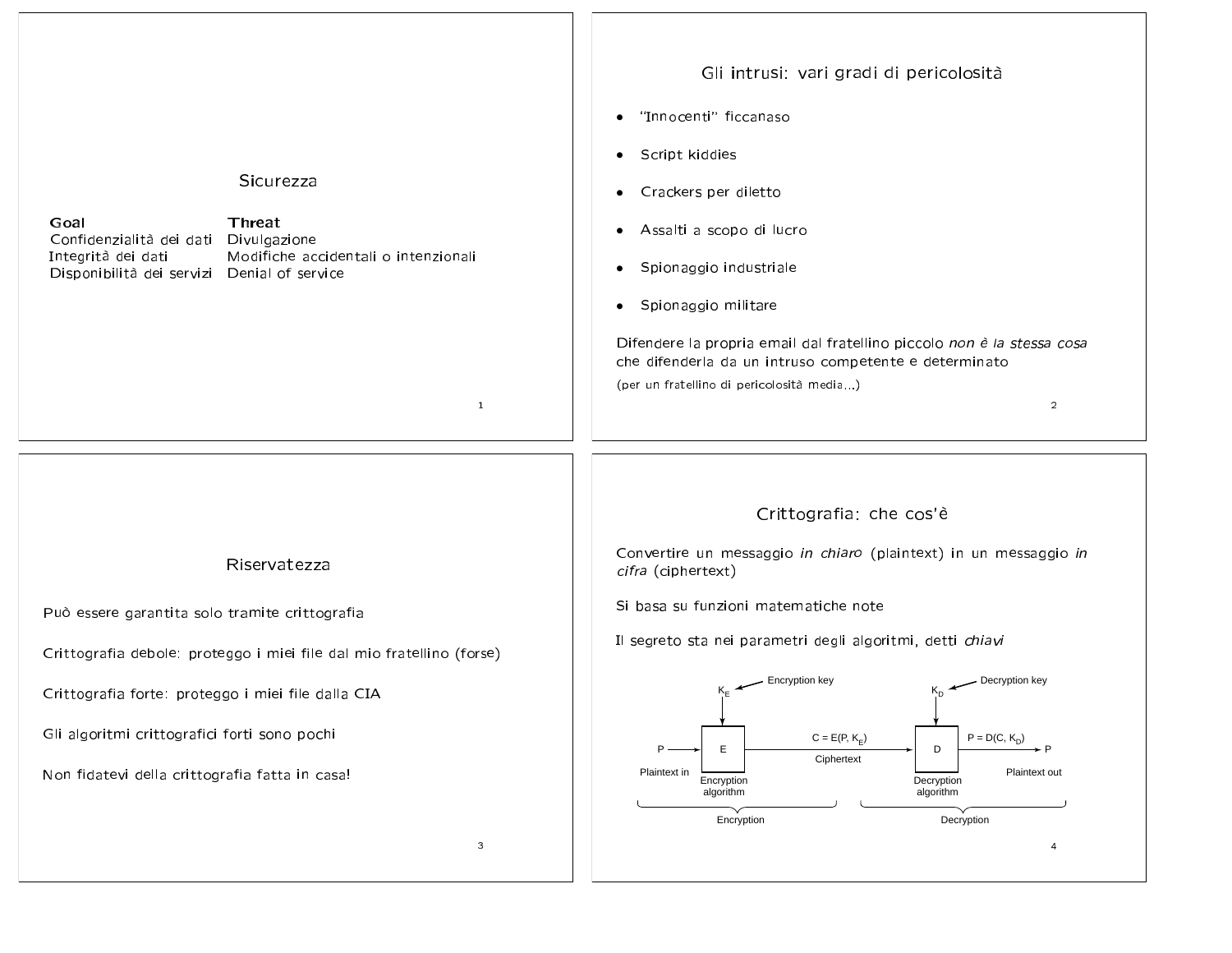Un semplice algoritmo di cifratura

Monoalphabetic substitution cipher

Ad ogni lettera faccio corrispondere una lettera

Q W E R T Y U I O P A S D F G H J K L Z X C V B N M<br>A B C D E F G H I J K L M N O P Q R S T U V W X Y Z

Ciao mamma  $\rightarrow$  EOQGDQDDQ

Si risolve facilmente con l'analisi della frequenza delle lettere

(Vedi "Lo scarabeo d'oro" di Edgar Allan Poe)

**Moving Rotors** Scrambler Unit Lamp Board Keyboard 000000000

 $\overline{5}$ 

La macchina da cifra "Enigma" Inventata per il commercio nel 1923 Input: tastiera Output: display con 26 lampadine La funzione di sostituzione cambia ad ogni pressione di tasto Usata in Germania durante la Seconda Guerra Mondiale



6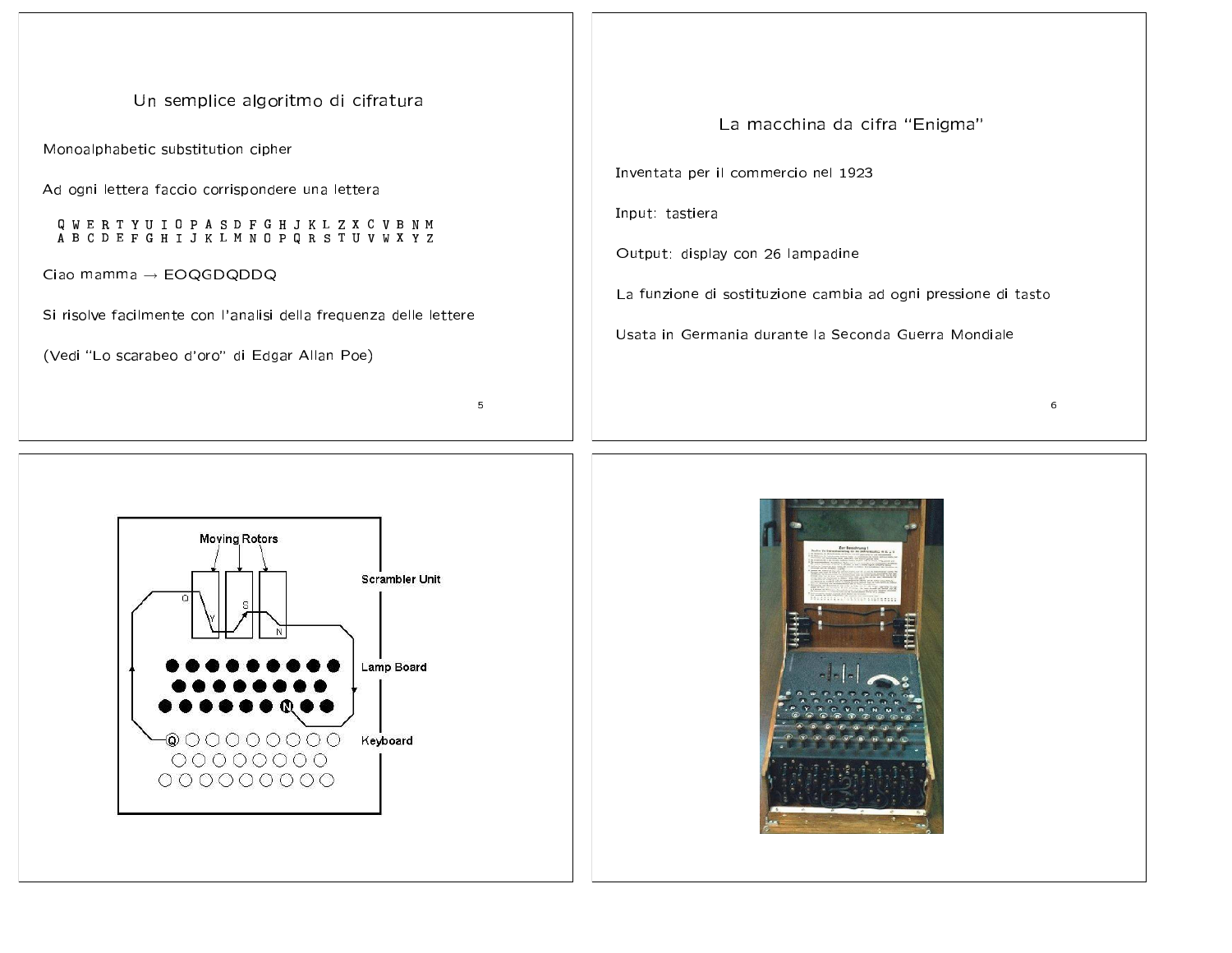| Il problema fondamentale della crittografia tradizionale                                                                                                                                                                                                                                                                                                                                            |                                                                                                                                                                                                                                      |
|-----------------------------------------------------------------------------------------------------------------------------------------------------------------------------------------------------------------------------------------------------------------------------------------------------------------------------------------------------------------------------------------------------|--------------------------------------------------------------------------------------------------------------------------------------------------------------------------------------------------------------------------------------|
| La chiave per crittare è la stessa usata per decrittare<br>Per potere comunicare in cifra le due parti devono prima scambiarsi<br>la chiave<br>Il costo della sicurezza delle chiavi è preponderante<br>Il problema dello scambio delle chiavi rende impossibile l'uso della<br>crittografia fra sconosciuti<br>$\Rightarrow$ la crittografia non è di alcuna utilità in Internet<br>$\ldots$ o no? | Crittografia a chiave pubblica<br>Una chiave serve a crittare, l'altra per decrittare<br>Non è possibile ricavare l'una dall'altra<br>Whitfield Diffie e Martin Hellman, 1976<br>Basato sulla difficoltà di invertire certe funzioni |
| $\overline{7}$                                                                                                                                                                                                                                                                                                                                                                                      | 8                                                                                                                                                                                                                                    |
|                                                                                                                                                                                                                                                                                                                                                                                                     |                                                                                                                                                                                                                                      |
| Funzioni difficili da invertire                                                                                                                                                                                                                                                                                                                                                                     | Funzioni difficili da invertire                                                                                                                                                                                                      |
| Esempio: "se mi dici quanto fa 1654176541*1987612761 guadagni<br>100 euro"                                                                                                                                                                                                                                                                                                                          | Esempio: "se mi dici quali sono i fattori primi di 3287862401838439701<br>guadagni 100 euro"                                                                                                                                         |
| un bambino con una calcolatrice può fare questo conto in meno di<br>un ora                                                                                                                                                                                                                                                                                                                          | la maggior parte degli adulti non sono in grado di risolvere questo<br>problema, non importa quanto tempo gli lasciamo                                                                                                               |
| 9                                                                                                                                                                                                                                                                                                                                                                                                   | 10                                                                                                                                                                                                                                   |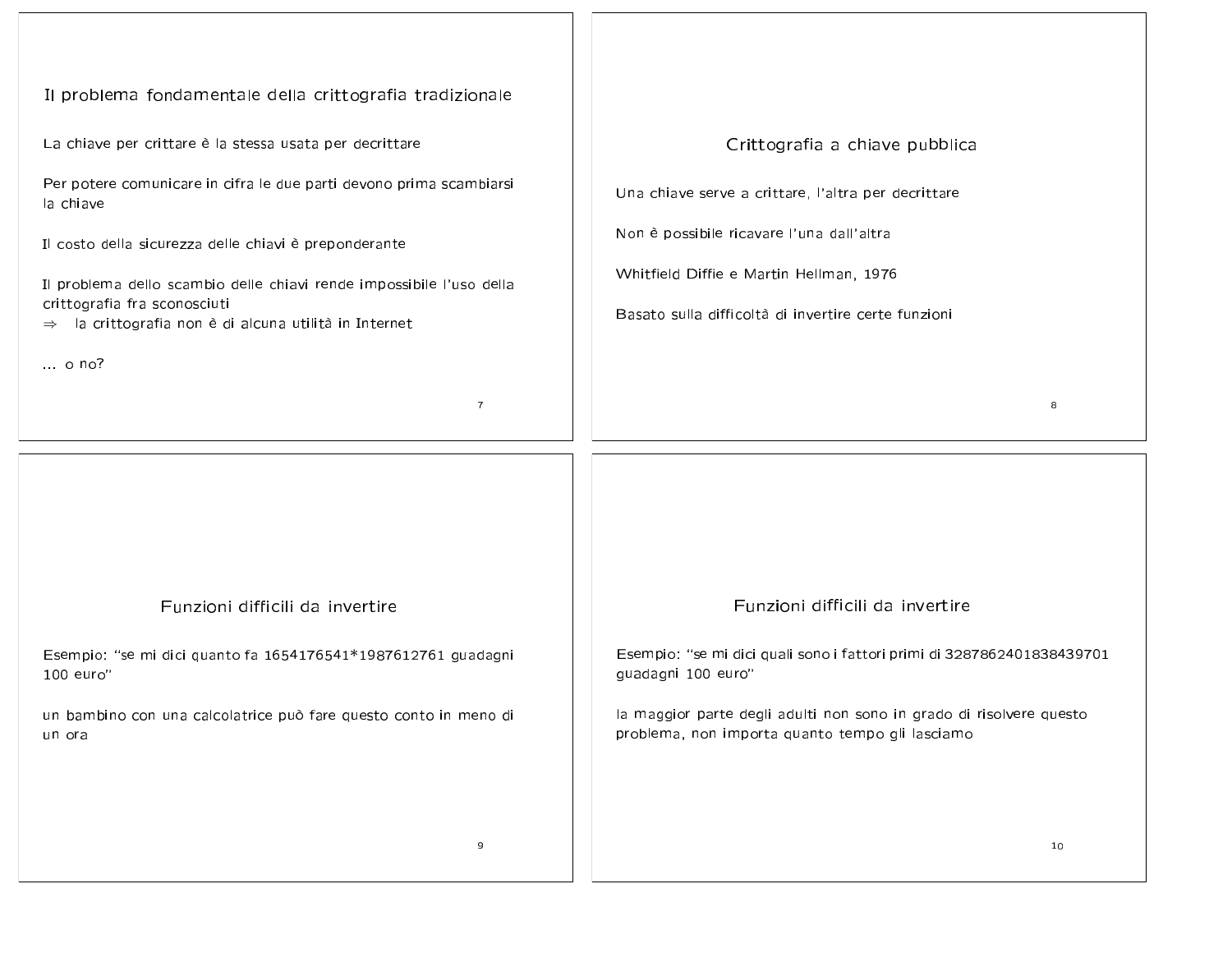

 $11$ 

## Firme digitali

Bob vuole essere certo che i messaggi di Alice siano tali

Alice critta il messaggio  $M$  con la sua chiave privata: ottiene  $Apr(M)$ 

Alice manda  $M \in Apr(M)$  a Bob

Bob decritta  $Apr(M)$  con la chiave pubblica di Alice: ottiene  $Apu(Apr(M))$ 

Se  $M = Apu(Apr(M))$  allora il messaggio proviene proprio da Alice, e non è stato manipolato!

Ma: siamo certi che la copia di Bob della chiave pubblica di Alice sia autentica?

13

## Crittografia a chiave pubblica

Bob manda la sua chiave pubblica ad Alice (in chiaro)

Alice critta un messaggio per Bob con la chiave pubblica di Bob

Bob riceve il messaggio crittato e lo decritta con la sua chiave privata

L'attaccante intercetta il messaggio, ma non può decrittarlo perché ha solo la chiave pubblica!

Ma: l'attaccante può intercettare il messaggio, e fare arrivare a Bob un messaggio diverso (man-in-the-middle attack)

 $12$ 

## Un messaggio firmato con PGP

----- BEGIN PGP SIGNED MESSAGE-----Hash: SHA1

Un esempio di narrativa cypherpunk è "Cryptonomicon" di Neil Stephenson -----BEGIN PGP SIGNATURE-----Version: PGPfreeware 6.0.2i

iQA/AwUBOPKqkRLxzDGSvFPxEQI9sQCgi0+MSTQnDNPkQ6ZgFdSn2sJf1b4AoINa ndz5LJmqG3wgT/oATh1pejPR  $=M9ra$ -----END PGP SIGNATURE-----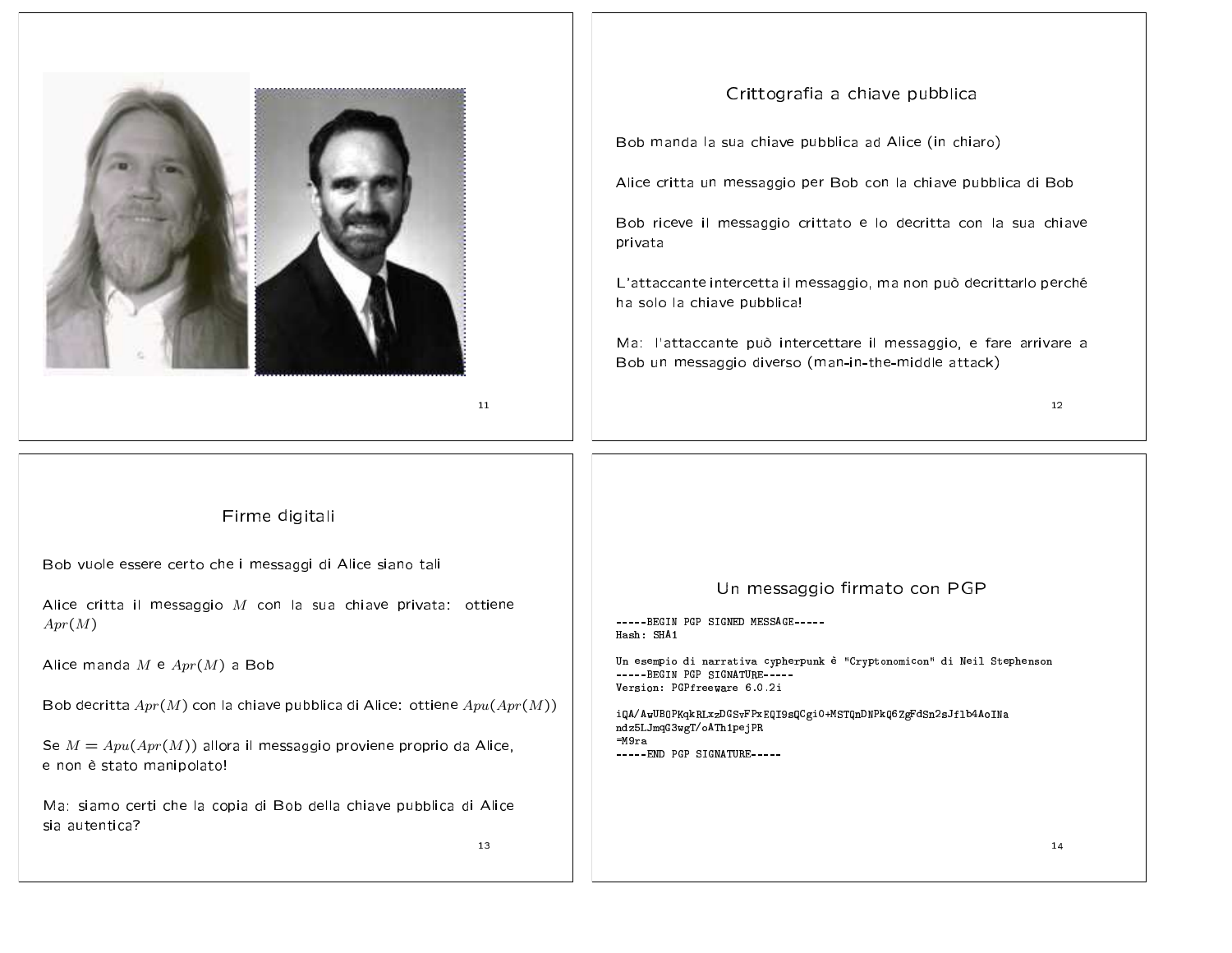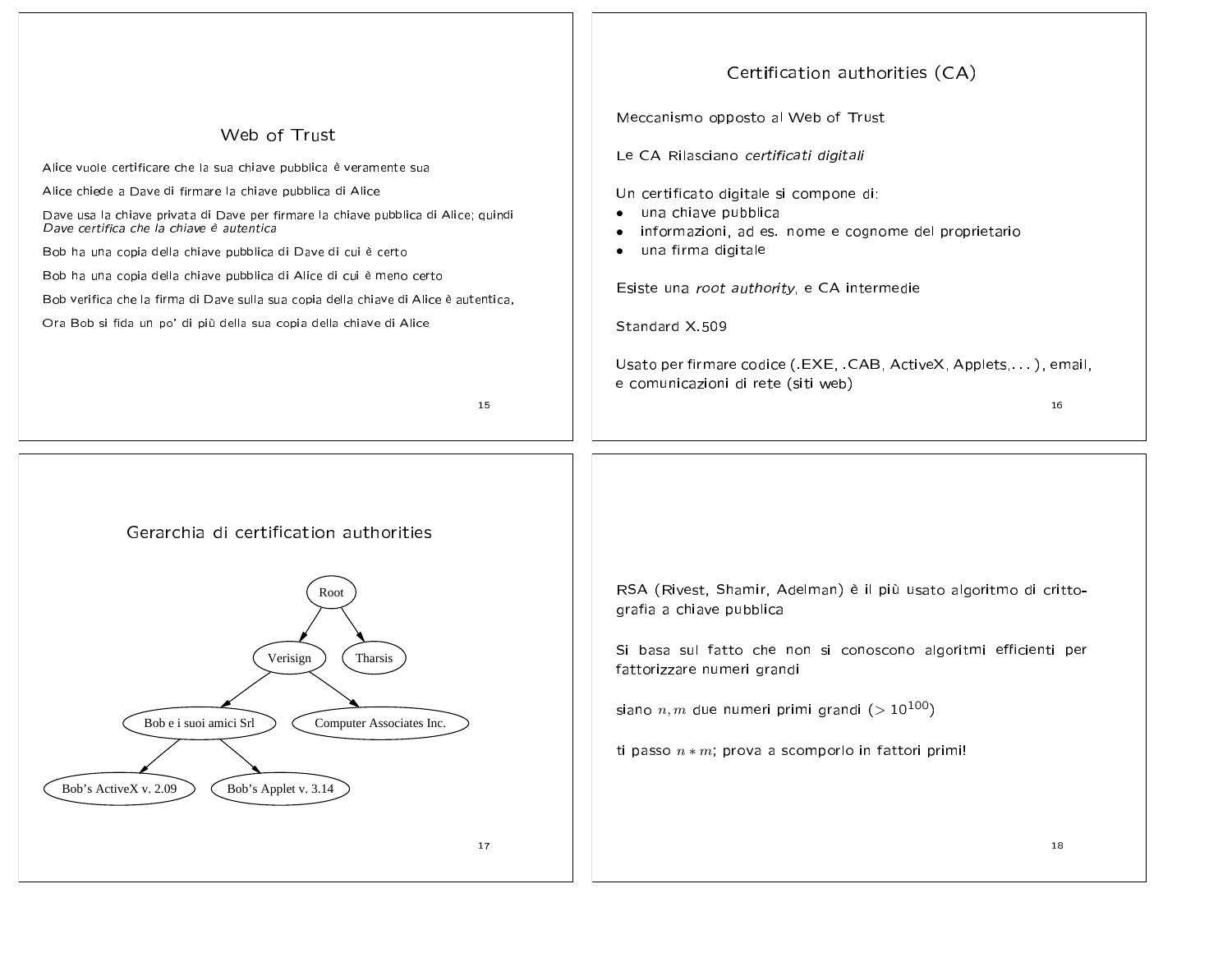